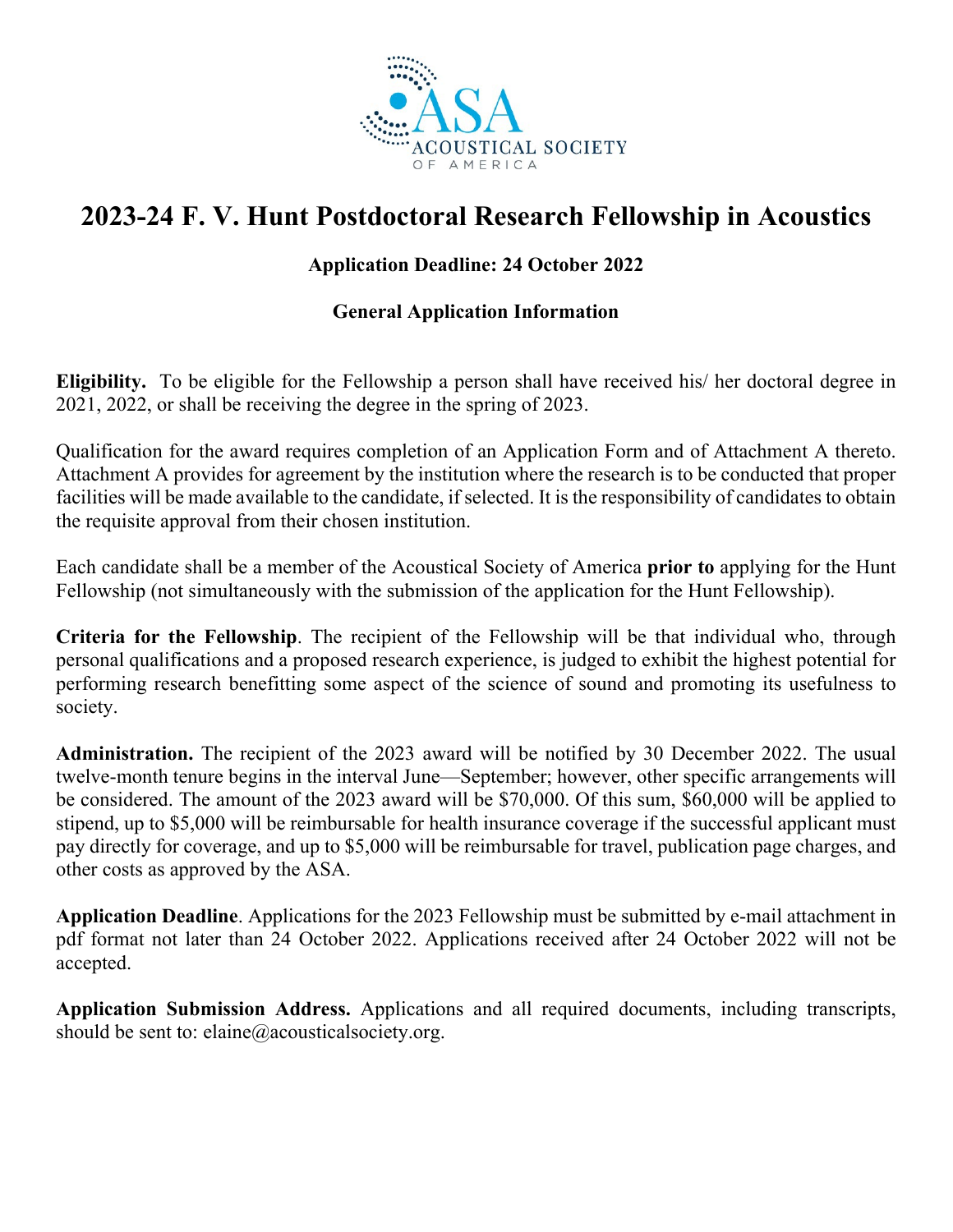

#### **1. Applicant name (last/first/MI):**

Home Address

Email Address **Phone Number** 

Birth Date Citizen of

|             | 2. Undergraduate and Graduate Education Record |          |              |
|-------------|------------------------------------------------|----------|--------------|
| Institution | Department                                     | Location | Degree/Date* |

\*If the Ph.D. is not yet awarded, place anticipated month and year in (parentheses).

#### **3a. Title of Doctoral Thesis:**

**3b. Doctoral Thesis Supervisor** 

## **4. Location, Topic, Time Period of Proposed Research, Proposed Mentor's Name and Email**

#### **5. References**

Three references from professional associates, supervisors or faculty are required. One must be from your current mentor. The applicant is responsible for soliciting and ensuring that they are sent to the ASA Melville office by e-mail attachment in pdf format to asa@acousticalsociety.org by 24 October 2022. Letters must be printed on letterhead and signed.

**--continued--**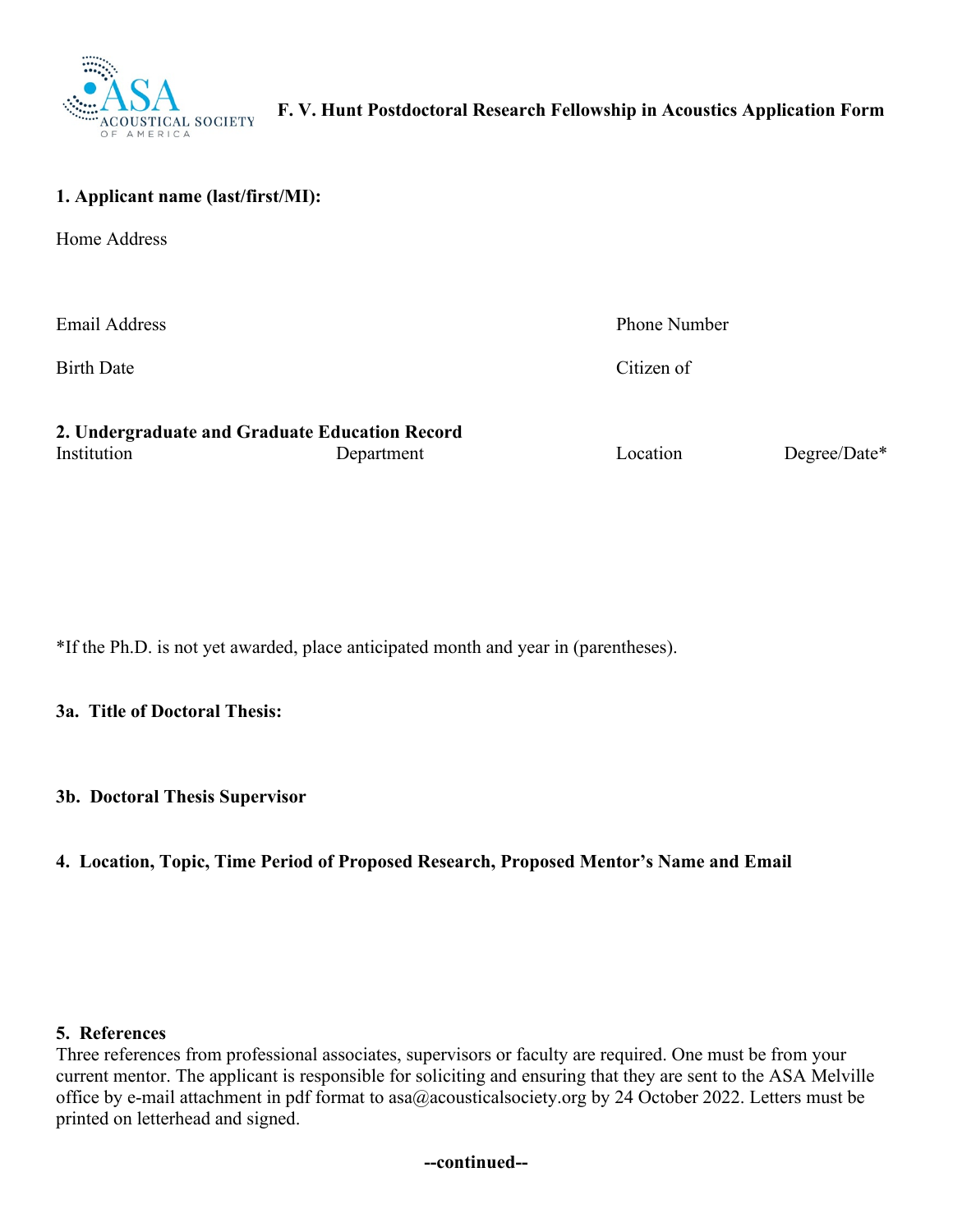## **6. Supporting Information. Please attach in the following order:**

- a) Cover letter describing the proposed research project in the broader context of the intended field of studymaximum 2 pages (single spaced)
- b) Synopsis of thesis maximum 1 page (single spaced)
- c) Summary of proposed research (maximum 3 double-spaced pages not including references)
- d) Listing of present and recent employment, including job titles, locations, and dates
- e) List of scientific publications (use format of J. Acoust. Soc. Am.)
- f) Honors, awards and society affiliations
- g) Names, addresses, and your relationship with those asked to provide reference letters
- h) Copy of all graduate transcripts, e.g., Masters and PhD transcripts
- i) Facilities approval form

# **7. Applicant's signature**

To the best of my knowledge, the statements above and in this application are correct

Signature and Date